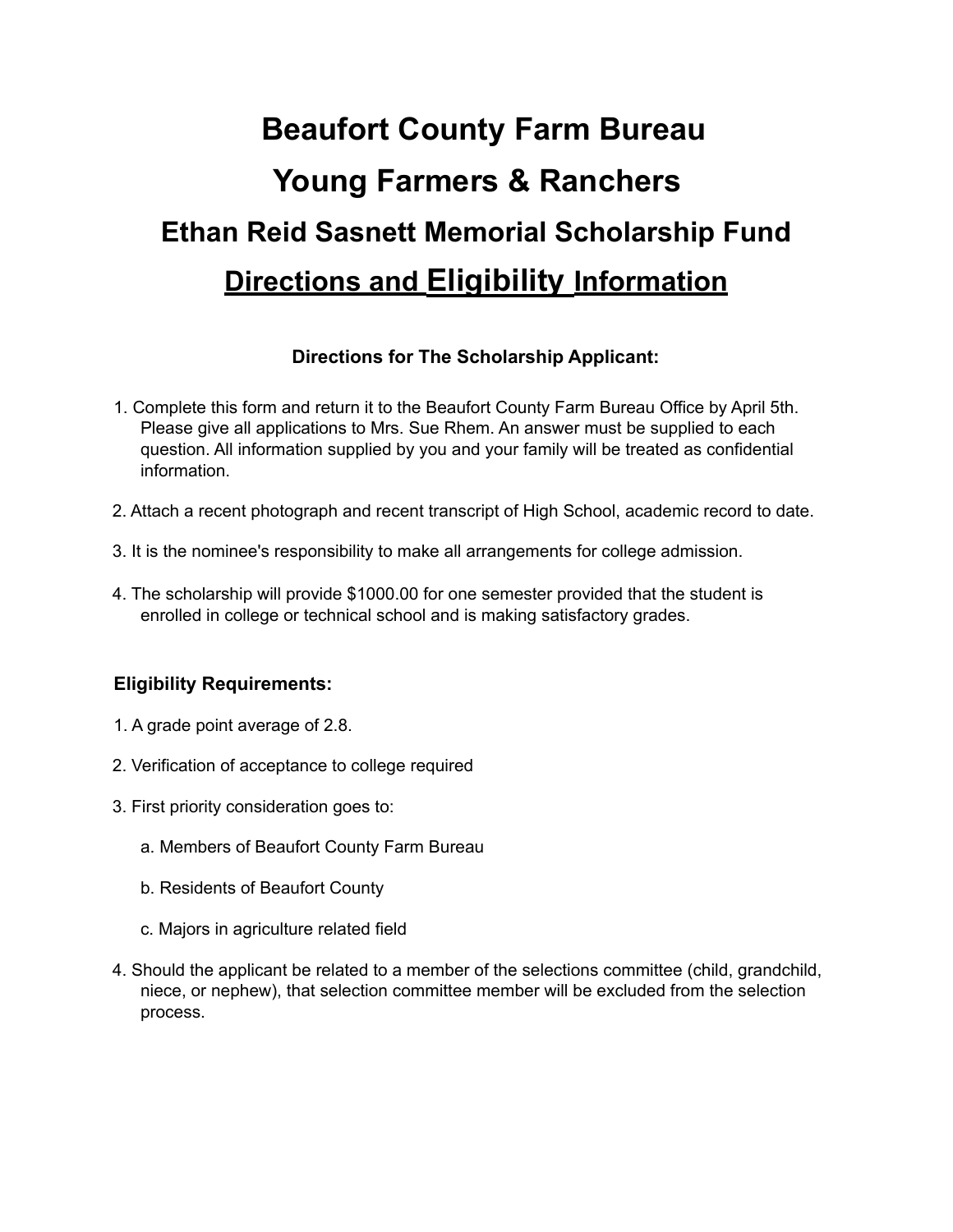## **Beaufort County Farm Bureau Young Farmers & Ranchers Ethan Reid Sasnett Memorial Scholarship Fund**

### **Application Form**

1. Name:

Last First Middle

2. Address:

3. Telephone:

4. Date of Birth:

- 5. Sex:  $M \square F \square$
- 6. Is your family a member of Beaufort County Farm Bureau ? :

Yes  $\Box$  No  $\Box$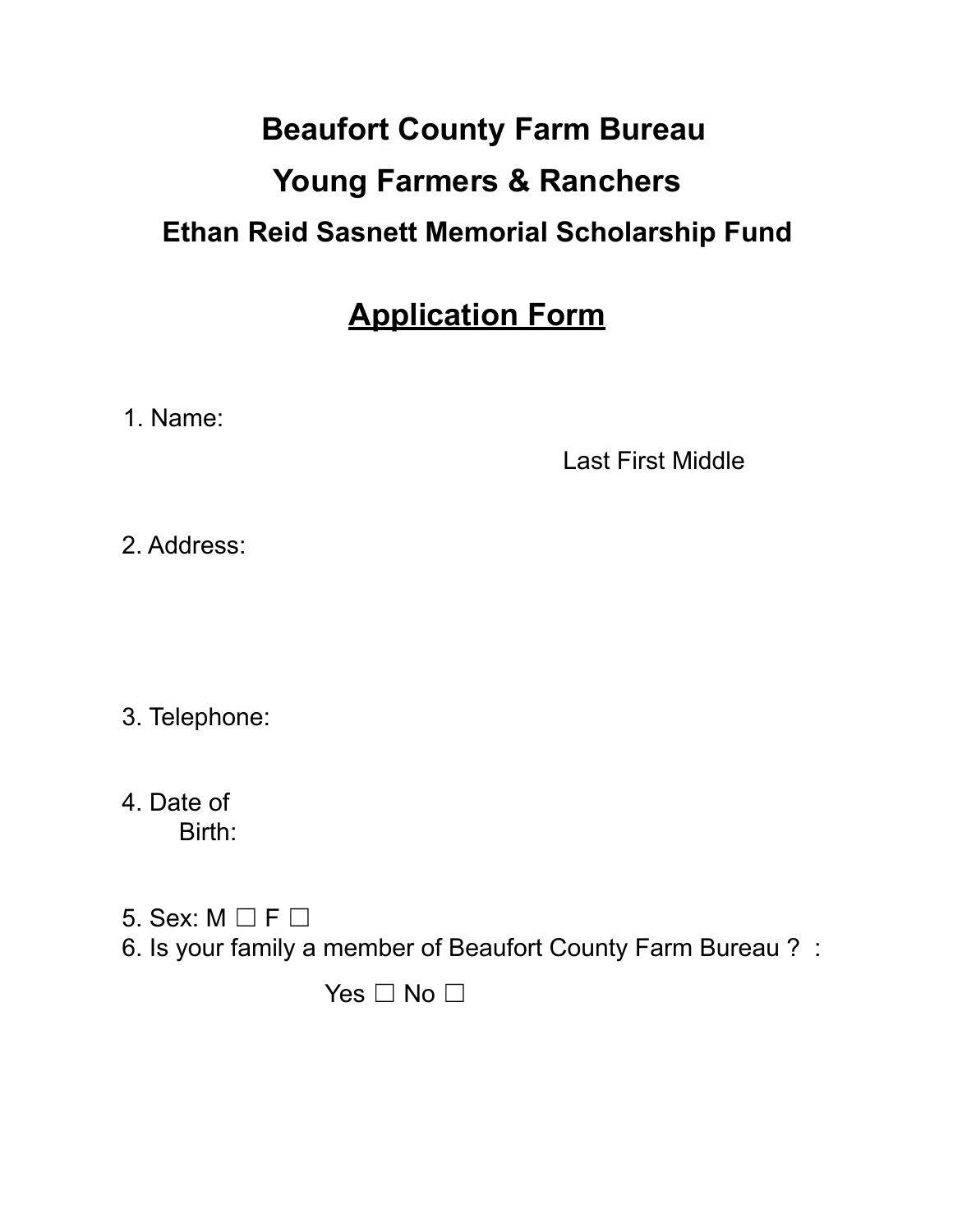Member's Name:

Membership Number :

7. Name of High School Attended and Grade Point Average upon Graduation :

8. College or University you plan to attend and planned major

 $\overline{a}$ : Have you received notification of acceptance ? Yes  $\Box$  No  $\Box$ 

9. State the specific career, or career goals, for which your college education will prepare you. If your career relates to agriculture, explain how.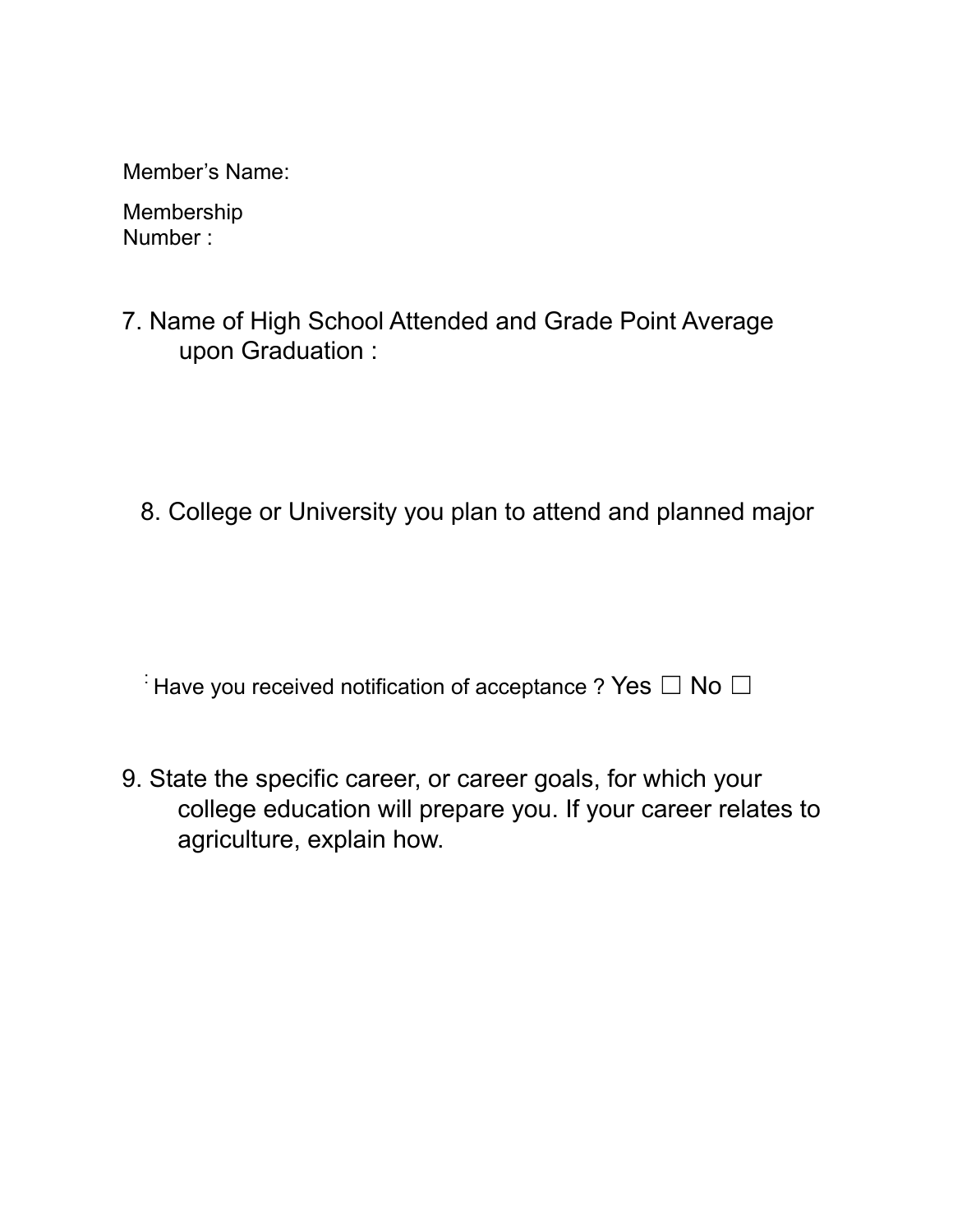10. School organizations and offices held:

- 11. Community activities:
- 12. Church attendance and activities